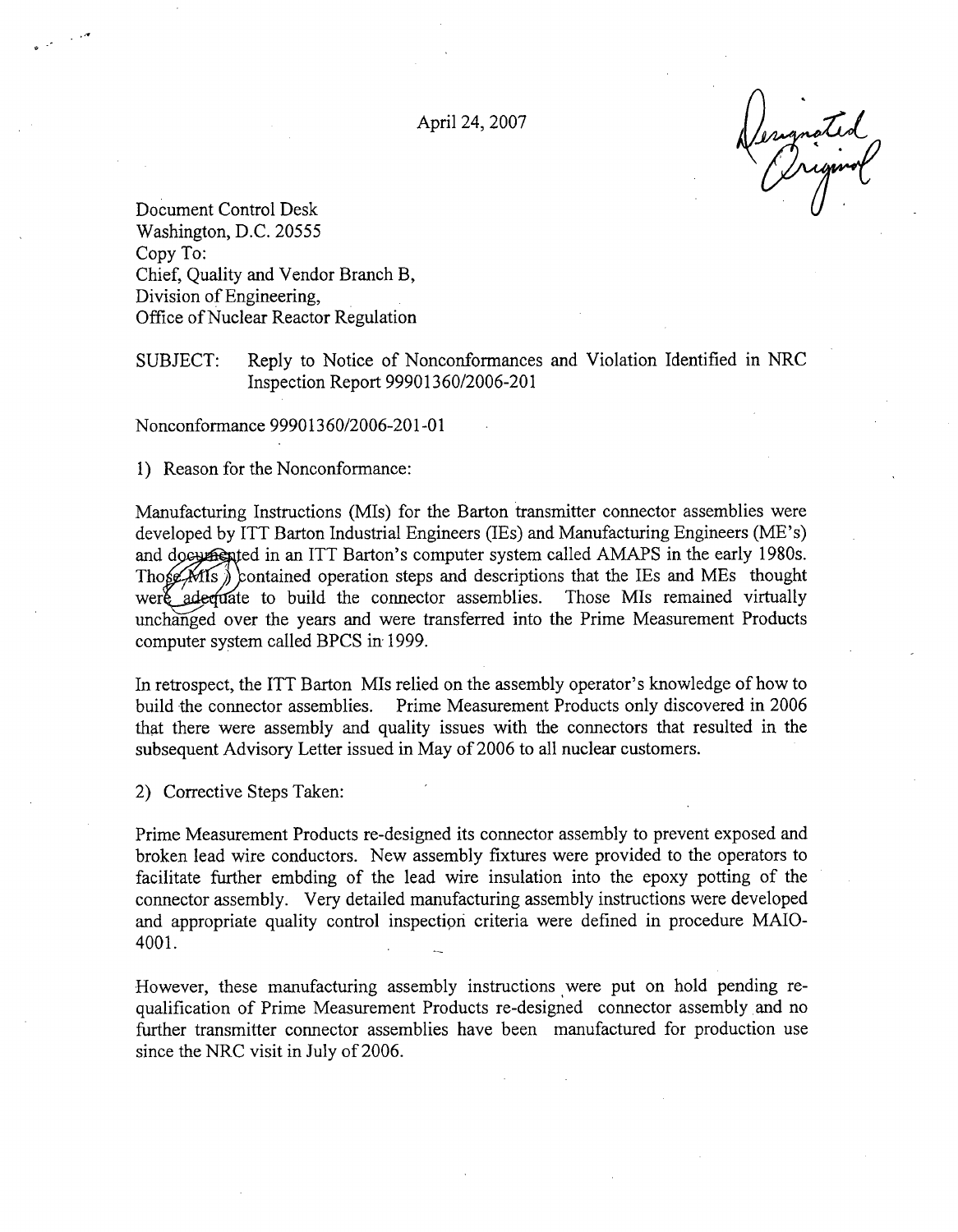3) Corrective Steps That Have Been Taken To Avoid Further Noncompliance's:

Prime Measurement Products and Cameron Measurement Systems have discontinued use of the original and re-designed connector assembly and have now implemented use of a qualified connector assembly manufactured by EGS. Neither Prime nor Cameron currently contemplates manufacturing the original or re-designed transmitter connector assembly.

4) Dates Corrective Action Will Be Completed:

The Model 764 Connector Assembly Manufacturing Instructions, drawing no. MAIO-4001, is completed but will not be used because connectors are now being purchased through EGS rather than manufactured.

Prime Measurement Products Engineering Report R3-764-80 justifies use of the EGS connector in the Barton Model 763 & 763A Gage Pressure Transmitters and the Barton Model 764 Differential Pressure Transmitters.

All actions completed.

#### Nonconformance 99901360/2006-201-02

1) Reason for the Nonconformance:

In 1982 ITT Barton did not completely evaluate the design change that removed the heat-shrink sleeving over the individual external lead wires extending into the epoxy potting material. Inefficiencies in the way Engineering Change Orders were processed at that time failed to consider all criteria established under Criterion III, "Design Control," of 10 CFR Part 50, Appendix B. The selection and review for suitability of application of material, parts, equipment, and processes that are essential to the safety-related functions of the structures, systems and components was apparently not fully completed. As such the design change was not subjected to testing to determine if there was an environmental qualification impact.

2) Corrective Steps Taken:

Although the June 1982 design change that eliminated the heat shrink was intended to enhance the environmental protection, recent evaluations have concluded that insufficient data is available to support the this position. Therefore, Prime concluded that a new IEEE-323 qualification test would necessary in order to demonstrate qualification of the June 1982 connector assembly design. Consequently, Prime further concluded that every connector assembly manufactured by Barton and Prime since June 1982 is not fully qualified for use in a conductive accident environment like LOCA.

Because the exact heat shrink material used in the original Barton transmitter connector design could no longer be purchased a significant effort was made to create and justify a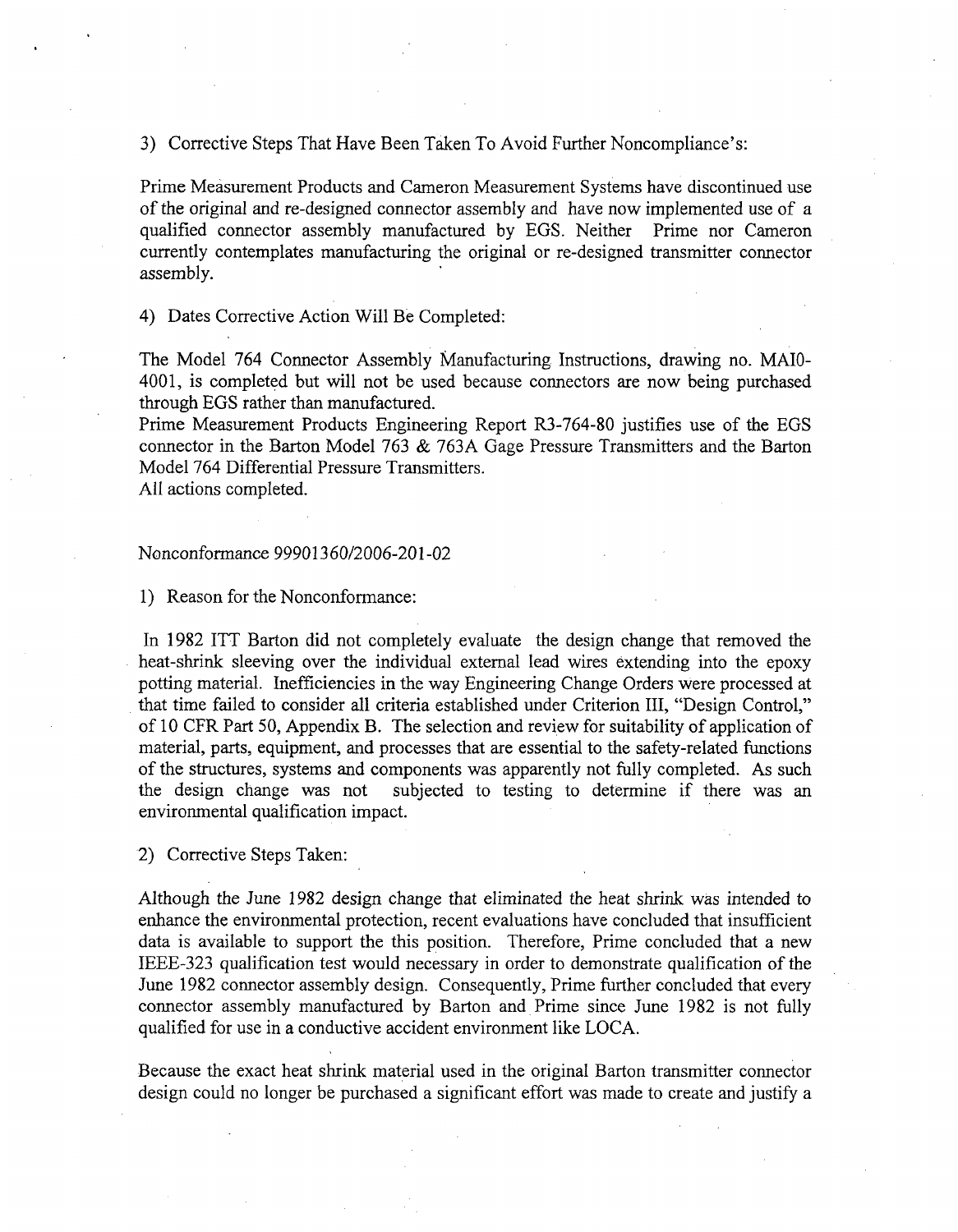similar design and to further justify the current design. A conservative leakage and thermal shock test program was developed to evaluate the environmental protection capabilities of various design and material combinations for the connector assemblies. These test were too severe in that they showed weaknesses in each variation of the connector that was tested that could not be justified without performing a complete IEEE-323 LOCA qualification test program.

In the interest of implementing an expedient fix, Prime Measurement Products investigated the use of a qualified alternate design connector like the EGS Quick Disconnect Connector (QDC). Prime engineering worked with EGS and Westinghouse on the evaluation of the EGS QDC for use on models 763, 763A and 764 transmitters and produced engineering report R3-764-80 justifying the use of this prequalified connector assembly.

Prime Measurement Products issue a new advisory letter in January 2007 to all its nuclear customers informing them of this new position.

3) Corrective Steps That Have Been Taken To Avoid Further Noncompliance's:

Prime Measurement Products and now Cameron Measurement Systems has discontinued the use of the original connector and is now purchasing the EGS QDC connector for all of Model 763, 763A and 764 transmitters being manufactured.

4) Dates Corrective Action Will Be Completed:

All actions are completed.

#### Violation 99901360/2006-201-03

1) Reason for the Violation:

Prime Measurement Products quality assurance procedure QU-121 has remained unchanged from the way it was originally written. Revision to QU-121 have been made only to change company names. NUPIC and NIAC quality system audits through the years never identified that QU-121 did not address all of the requirements of 10 CFR 21.21.

2) Corrective Steps Taken:

Prime procedure QU-121, "NRC Regulations to 10 CFR Part 21," Revision 3, dated September 24, 2003 will be re-written to address all the requirements of 10 CFR 21.21 (a)(2) the provision for interim reports, (a)(3) and the provision for notification of a director or responsible officer.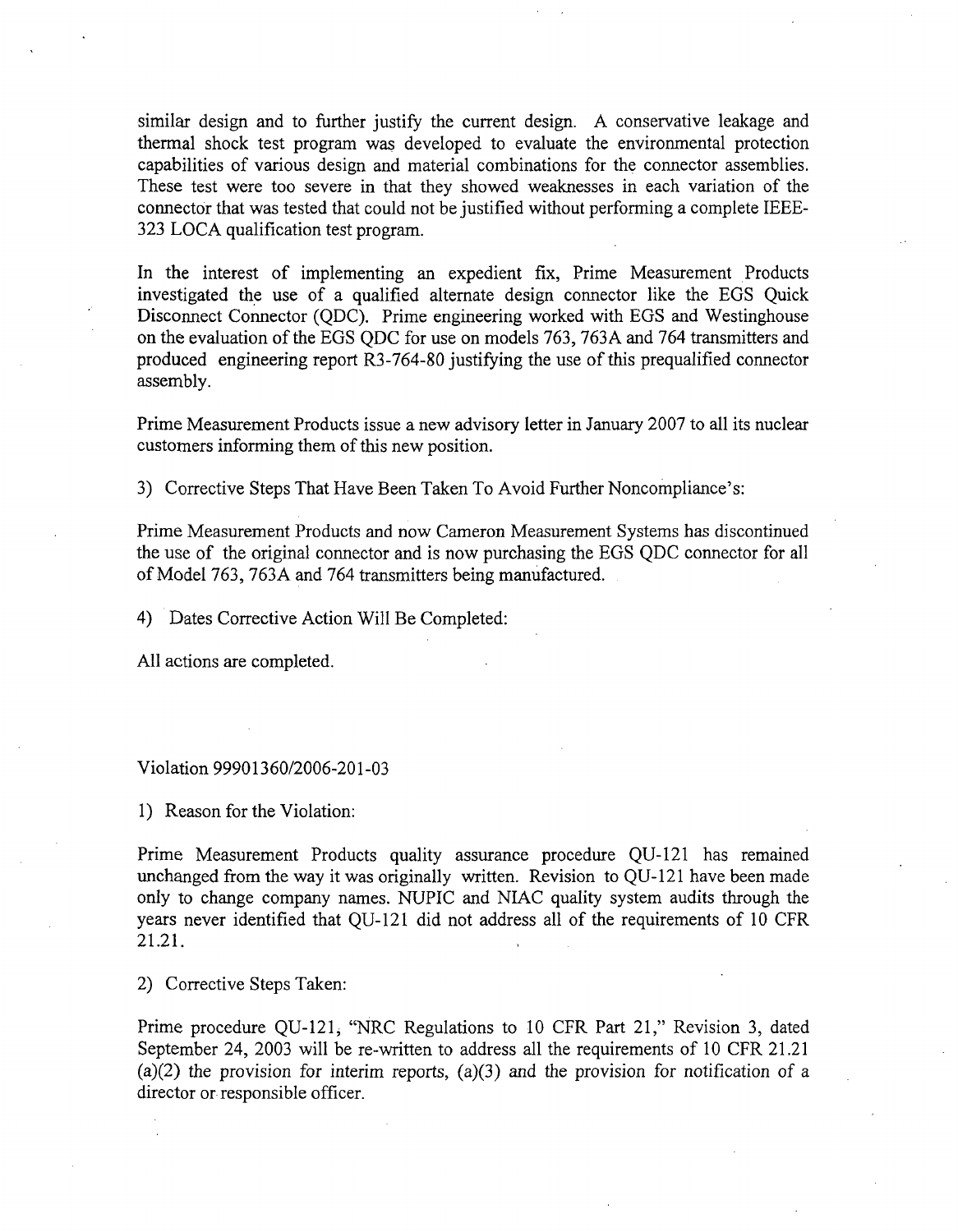3) Corrective Steps That Have Been Taken To Avoid Further Noncompliance's:

Cameron Measurement Systems will review Prime's CMS other quality assurance procedures as is switches over to make sure they are in accordance with Title 10 of the Code of Federal Regulations.

4) Dates Corrective Action Will Be Completed:

Cameron Measurement Systems is in the process of switching Prime's QMS to its new location on 4040 Capital Ave. and is expecting to finish in 60 t0 90 days.

Tom Roide

Manager Quality Assurance Cameron Measurement Systems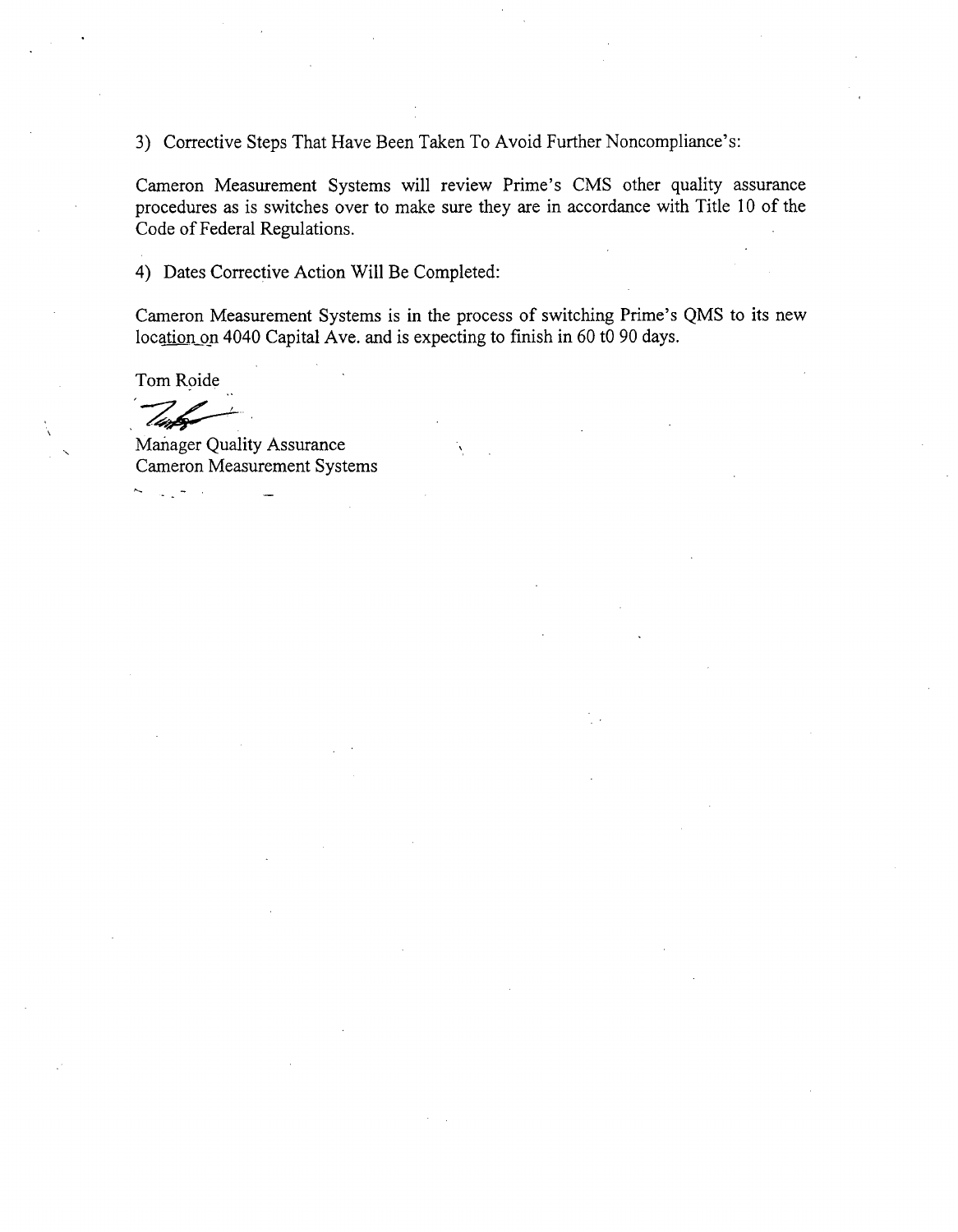| <b>CCAMERON</b>                                  | <b>QUALITY ASSURANCE PROGRAM</b>              | No.: QU-121                            |                                     |  |  |
|--------------------------------------------------|-----------------------------------------------|----------------------------------------|-------------------------------------|--|--|
|                                                  | Subject:<br>NRC REGULATIONS TO 10CFR, PART 21 | <b>Effective:</b><br>Rev.:<br>04/17/07 |                                     |  |  |
|                                                  |                                               |                                        | <b>Supersedes:</b>                  |  |  |
| <b>Measurement</b><br><b>Systems</b><br>division | <b>Signature</b><br>By: T. Roide              | Title<br><b>Quality Manager</b>        | QU-121,<br>Rev. 3<br>Dated 09/24/03 |  |  |
|                                                  | App: P. Holley                                | <b>VP Operations &amp; GM</b>          | Page<br>1 of $4$                    |  |  |

# **1. INTENT**

1.1. The intent of this procedure is to identify the requirements of Title 10, Chapter 1, Code of Federal Regulations, Part 21, and the methods for implementation at Cameron.

## 2. **REQUIREMENTS**

2.1. 10CFR21 requires notification to the Nuclear Regulatory Commission by any individual Manager or any responsible officer of a firm, constructing, owning, operating or supplying basic components to any facility or activity licensed or otherwise regulated pursuant to the Atomic Energy Act of 1954, as amended, or the Energy Reorganization Action of 1974, who obtains information reasonably indicating that:

The facility activity or basic component supplied to such facility or activity contains defects which could create a substantial safety hazard.

## 2.2. Applicability

All Cameron employees involved in the administration, design, procurement, test or inspection of a Cameron product processed under the provisions of 10CFR, Part 21.

#### **3. DEFINITIONS**

- 3.1. Cameron is a supplier of BASIC COMPONENTS to the Nuclear Power Industry, and as such, there are specific key definitions in 10CFR, Part 21, which are applicable to our product and our responsibilities. The following definitions are in no way intended to be all inclusive and are offered as guidelines only.
	- 3.1.1. Basic Component means a component or part necessary to;
		- 1) the integrity of the reactor coolant pressure boundary,
		- 2) the capability to shut down the reactor and maintain in a safe shutdown condition, or
		- 3) the capability to prevent or mitigate the consequences of accidents.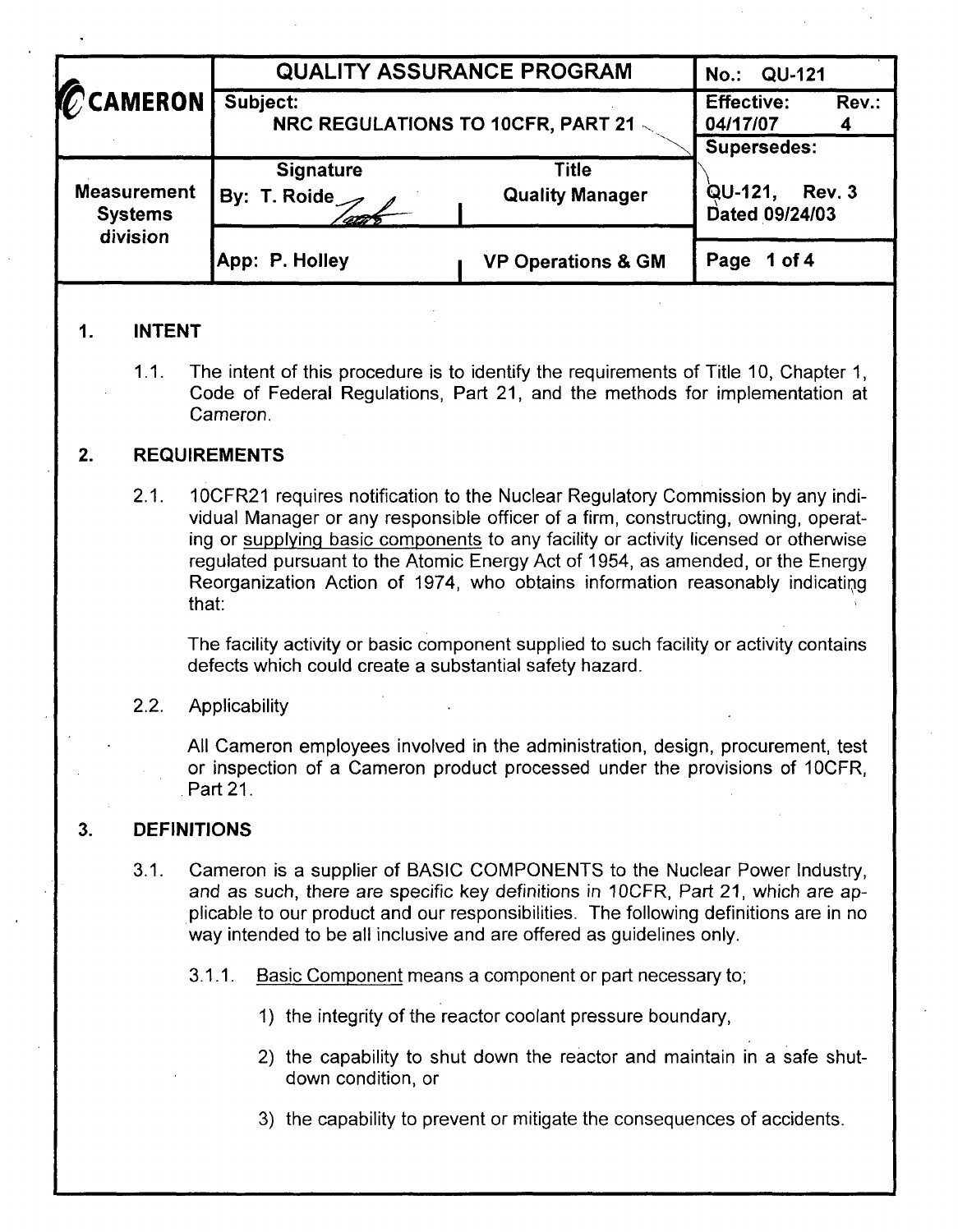|                   | <b>QUALITY ASSURANCE PROGRAM</b>  | No.: QU-121      |  |
|-------------------|-----------------------------------|------------------|--|
| CCAMERON Subject: | NRC REGULATIONS TO 10CFR, PART 21 | Rev. No.: 4      |  |
|                   |                                   | Page: $2$ of $4$ |  |
|                   |                                   |                  |  |

- **3.12.** Defect means a deviation in a basic component that on the basis of evaluation could cause a substantial safety hazard.
- 3.1,3. Deviation means a condition or circumstance involving a basic component that could contribute to exceeding a safety limit; or Deviation may also mean a departure from the technical requirements included in a procurement document.
- 3.1.4. Discovery means the completion of the documentation first identifying the existence of a deviation or failure to comply.
- **3.1.5.** Evaluation means the process of determining whether a particular deviation could create a substantial hazard.

# 4. PROCEDURE

4.1. Any Cameron employee who is aware of a potential deviation in a product to which 10CFR. Part 21 applies, shall immediately notify the Manager of Quality Assurance using the form provided as part of this procedure. Within 3 working days of receipt of this notification, the Manager of Quality Assurance will convene a meeting with members of an Executive Board which will include, at a minimum, the Director of Engineering, the Manager of Nuclear Products Engineering, and the initiator of the notification if he/she is other than one of the committee members.

The purpose of this meeting is to determine if the reported potential defect falls within the criteria defined in 10CFR, Part 21. If the results of the meeting indicate that the report is within that criteria, the date of the original written report shall be considered as the date of discovery. The Manager of Quality Assurance shall assure that the deviation is evaluated within the allowable 60 day period and that, when applicable, information is provided to the President for notifications within the requirements of 10CFR, Part 21.

- 4.2. If an evaluation of an identified deviation or failure to comply potentially associated with a substantial safety hazard cannot be completed within 60 days from the discovery of the deviation or failure to comply, an interim report will be prepared and submitted to the Commission through a director or responsible officer or designated person. The interim report should describe the deviation or failure to comply that is being evaluated and should also state when the evaluation will be completed.
- 4.3. Ensure that a director or responsible officer subject to the regulations of this part is informed as soon as practicable, and, in all cases, within 5 working days after completion of the evaluation required by 1OCFR21 paragraph 21.21(a)(1).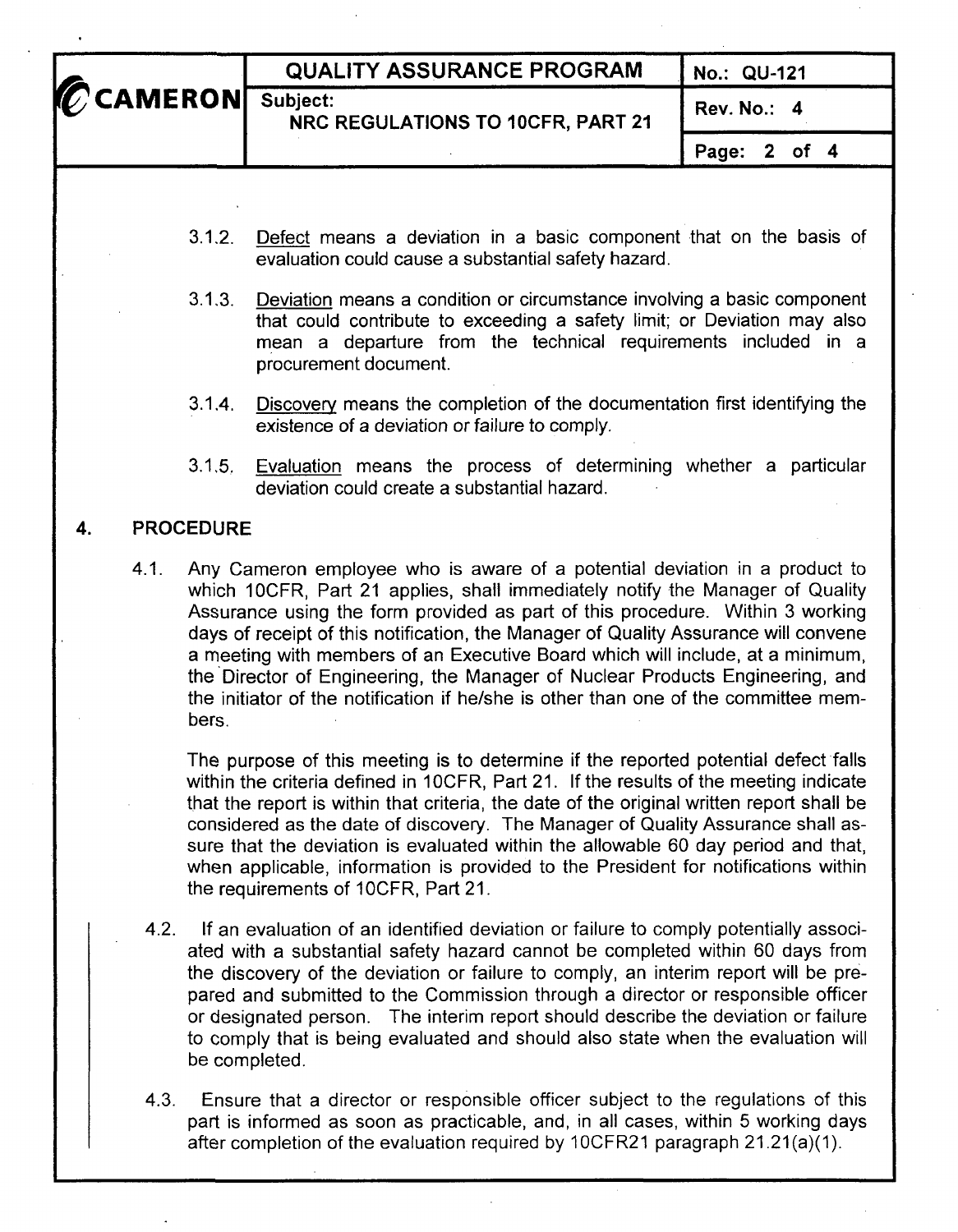| CAMERON Subject: | <b>QUALITY ASSURANCE PROGRAM</b>  | No.: QU-121      |  |
|------------------|-----------------------------------|------------------|--|
|                  | NRC REGULATIONS TO 10CFR, PART 21 | Rev. No.: 4      |  |
|                  |                                   | Page: $3$ of $4$ |  |

# **5.** RECORDS

5.1. Records identified in 10CFR, Part 21, shall be maintained as described in QU-116.

# **6.** FEEDBACK

 $\mathcal{L}$ 

6.1. The employee who made the initial notification shall be informed of the action taken by management.